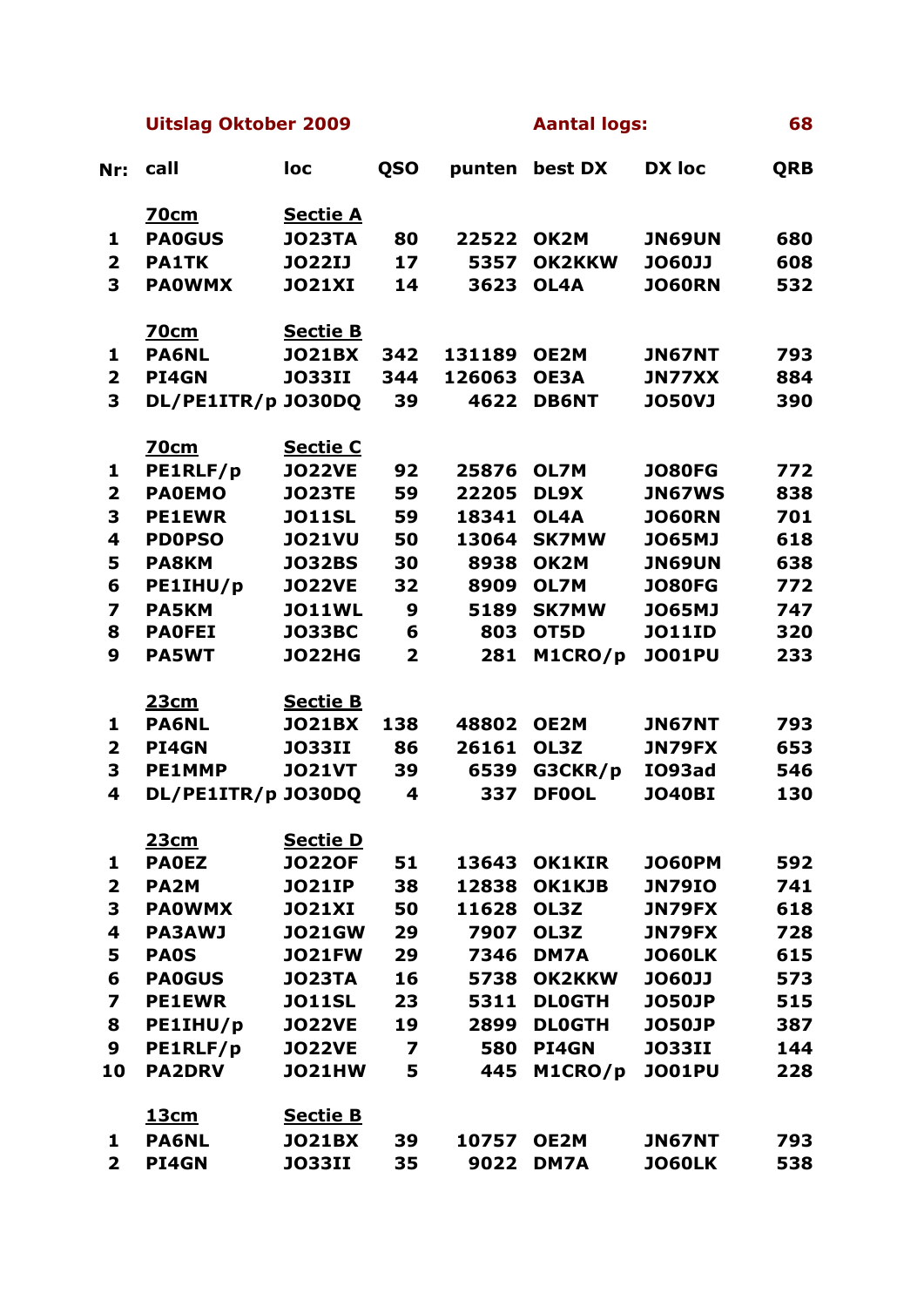| 3                       | <b>PE1MMP</b>     | <b>JO21VT</b>   | 12                      | 1261             | <b>DFOOL</b>  | <b>JO40BP</b> | 208 |
|-------------------------|-------------------|-----------------|-------------------------|------------------|---------------|---------------|-----|
|                         | 13cm              | <u>Sectie D</u> |                         |                  |               |               |     |
| 1                       | PA <sub>2M</sub>  | <b>JO21IP</b>   | 24                      | 5815             | <b>OK1KIR</b> | <b>JO60PM</b> | 613 |
| $\overline{2}$          | <b>PAOEZ</b>      | <b>JO220F</b>   | 22                      | 4809             | <b>OK1KIR</b> | <b>JO60PM</b> | 592 |
| 3                       | <b>PAOWMX</b>     | <b>JO21XI</b>   | 21                      | 3421             | <b>DLOGTH</b> | <b>JO50JP</b> | 347 |
| 4                       | <b>PAOS</b>       | <b>JO21FW</b>   | 16                      | 2737             | <b>DLOGTH</b> | <b>JO50JP</b> | 463 |
| 5                       | <b>PA0GUS</b>     | <b>JO23TA</b>   | 13                      | 2129             | ON4SHF/p      | <b>JO20JQ</b> | 265 |
| 6                       | <b>PE1EWR</b>     | <b>JO11SL</b>   | 9                       | 1283             | <b>PI4GN</b>  | <b>JO33II</b> | 300 |
| $\overline{\mathbf{z}}$ | <b>PA3AWJ</b>     | <b>JO21GW</b>   | 4                       | 1005             | <b>DLOGTH</b> | <b>JO50JP</b> | 458 |
| 8                       | <b>PA2DRV</b>     | <b>JO21HW</b>   | 3                       | 184              | <b>PI4GN</b>  | <b>JO33II</b> | 138 |
|                         | <u>9cm</u>        | <b>Sectie B</b> |                         |                  |               |               |     |
| 1                       | <b>PA6NL</b>      | <b>JO21BX</b>   | 14                      | <b>3350 DM7A</b> |               | <b>JO60LK</b> | 638 |
| $\overline{2}$          | <b>PI4GN</b>      | <b>JO33II</b>   | 14                      | 3068             | <b>DLOGTH</b> | <b>JO50JP</b> | 411 |
|                         | <u>9cm</u>        | <u>Sectie D</u> |                         |                  |               |               |     |
| 1                       | <b>PAOEZ</b>      | <b>JO220F</b>   | 8                       | 1646             | OZ2LD         | <b>JO54TU</b> | 514 |
| $\boldsymbol{2}$        | <b>PA3AWJ</b>     | <b>JO21GW</b>   | 4                       | 1005             | <b>DLOGTH</b> | <b>JO50JP</b> | 458 |
| 3                       | <b>PA0GUS</b>     | <b>JO23TA</b>   | 6                       | 776              | <b>PA3AWJ</b> | <b>JO21BX</b> | 212 |
| 4                       | <b>PA2DRV</b>     | <b>JO21HW</b>   | 1                       | 35               | <b>PA6NL</b>  | <b>JO21BX</b> | 35  |
|                         | <u>6cm</u>        | <b>Sectie B</b> |                         |                  |               |               |     |
| 1                       | <b>PA6NL</b>      | <b>JO21BX</b>   | 13                      | 2228             | F6DWG/P       | <b>JN19AJ</b> | 386 |
| $\mathbf{2}$            | <b>PI4GN</b>      | <b>JO33II</b>   | 8                       | 1812             | G3XDY         | <b>JO02OB</b> | 398 |
|                         | <u>6cm</u>        | <u>sectie D</u> |                         |                  |               |               |     |
| 1                       | <b>PAOEZ</b>      | <b>JO220F</b>   | 9                       | 1622             | F6DWG/p       | <b>JN19AJ</b> | 386 |
| $\overline{2}$          | <b>PA3AWJ</b>     | <b>JO21GW</b>   | 4                       | 919              | <b>DLOGTH</b> | <b>JO50JP</b> | 458 |
| 3                       | <b>PA2DRV</b>     | <b>JO21HW</b>   | 1                       | 35               | <b>PA6NL</b>  | <b>JO21BX</b> | 35  |
|                         | <u>3cm</u>        | <b>Sectie B</b> |                         |                  |               |               |     |
| 1                       | <b>PA6NL</b>      | <b>JO21BX</b>   | 22                      | 3533             | F1NPX/P       | <b>JN29GG</b> | 303 |
| $\mathbf{2}$            | <b>PE1MMP</b>     | <b>JO21VT</b>   | 16                      | 1555             | DJ5BV         | <b>JO30KI</b> | 179 |
| 3                       | <b>PI4GN</b>      | <b>JO33II</b>   | 6                       | 1140             | <b>ON7BV</b>  | <b>JO20SS</b> | 299 |
|                         | <u>3cm</u>        | <b>Sectie D</b> |                         |                  |               |               |     |
| 1                       | <b>PAOEZ</b>      | <b>JO220F</b>   | 21                      | 3435             | F6DWG/p       | <b>JN19AJ</b> | 386 |
| $\mathbf{2}$            | PA <sub>2</sub> M | <b>JO21IP</b>   | 15                      | 2205             | F6DWG/p       | <b>JN19AJ</b> | 314 |
| 3                       | <b>PAOWMX</b>     | <b>JO21XI</b>   | 16                      | 1950             | M1CRO/p       | <b>JO01PU</b> | 327 |
| 4                       | <b>PA3AWJ</b>     | <b>JO21GW</b>   | 8                       | 1393             | <b>DLOGTH</b> | <b>JO50JP</b> | 458 |
| 5                       | <b>PAOS</b>       | <b>JO21FW</b>   | 7                       | 659              | M1CRO/p       | <b>JO01PU</b> | 217 |
| 6                       | <b>PA2DRV</b>     | <b>JO21HW</b>   | $\overline{\mathbf{2}}$ | 46               | <b>PA6NL</b>  | <b>JO21BX</b> | 35  |
|                         | <u>12mm</u>       | <b>Sectie B</b> |                         |                  |               |               |     |